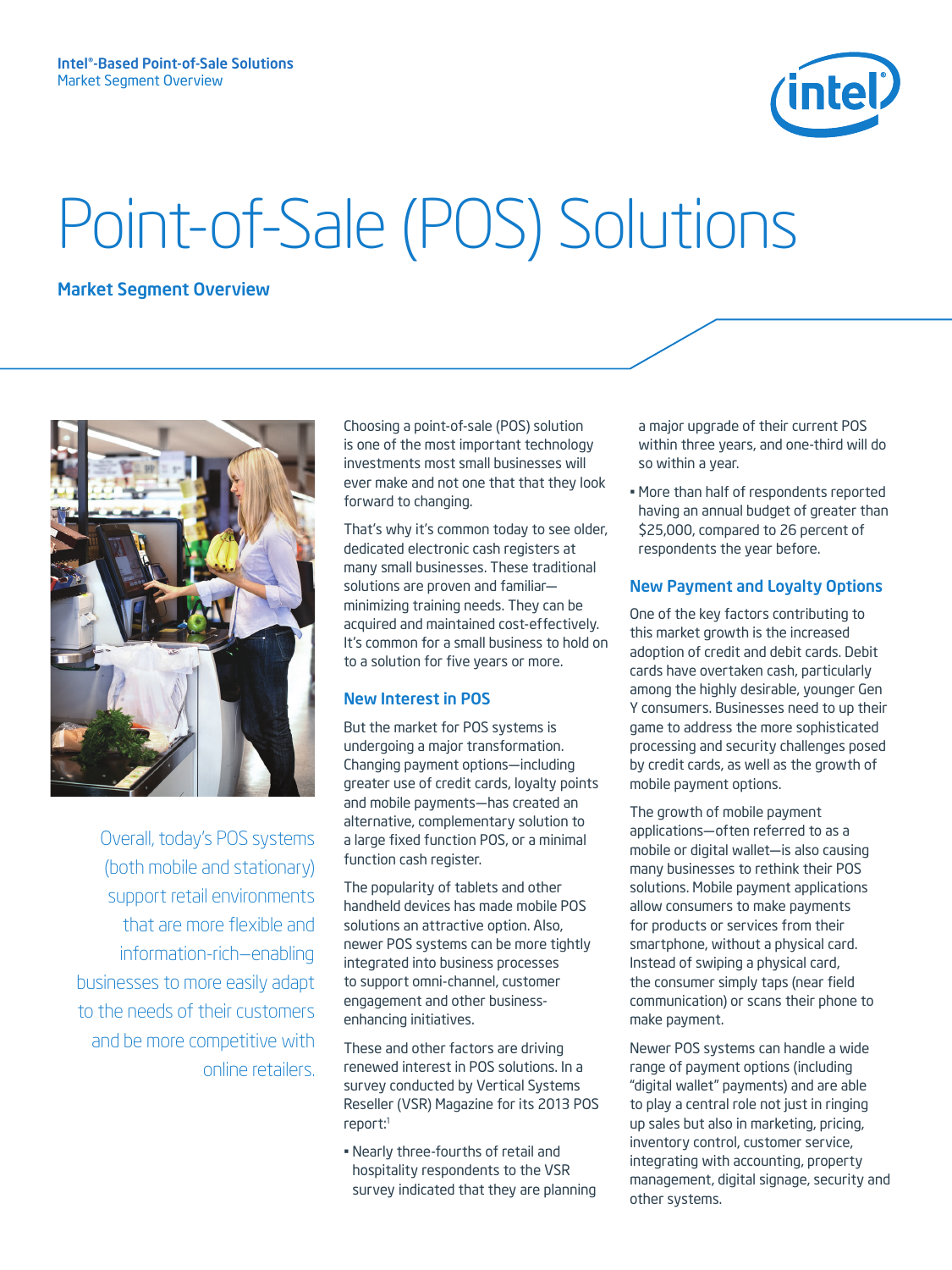The ability to support loyalty programs focused on getting repeat customers is often cited as a driving force that is making small businesses rethink their reliance on traditional POS solutions. SMB retailers want to be able to quickly identify loyal customers (typical via their payment information) and more easily offer coupons and other perks. The best way to do this is at the POS. A small store might have a welcome screen that promotes relevant offers as you enter versus when you are about to leave.

#### Mobile POS

Like nearly all technology solutions today, POS systems are being transformed by the mobility revolution: a new generation of mobile POS systems (mPOS) is being implemented on tablets and other portable devices.

In stores, sales associates can use these devices to answer questions, provide information and check out a customer anywhere. In restaurants, waiters can record selections electronically at tableside. Customers can even use their own mobile devices as POS solutions.

Major retailers, such as Home Depot, Nordstrom, and Gucci, have recently added mPOS alongside their fixed POS solutions. The IHL Group estimates that approximately 45 percent of retailers have a rational approach toward adoption of mobile devices in their stores, with about half using the devices specifically for mobile checkout.2 For SMBs, using a tablet is a way to support the POS capability at far less capital expense than a traditional fixed solution.

## Market Growth for POS

Overall, today's POS systems (both mobile and stationary) support retail environments that are more flexible and information-rich—enabling businesses to more easily adapt to the needs of their customers and be more competitive with online retailers.

While the overall market for POS solutions is expected to grow at a CAGR of



approximately seven percent a year,<sup>3</sup> the demand for mobile POS solutions is much higher.

In particular, POS solutions based on tablets are taking off. The IHL Group estimates that tablet-based POS solutions will see high double-digit growth in the coming years, with specialty retailers deploying about 45 percent of all tablets shipped to retail.<sup>4</sup>

Mobile POS solutions based on nonrugged handheld devices (i.e., mobile phones) will also experience heavy growth over the next two years, particularly among restaurants. In many cases, however, this will involve replacement of older mobile devices.

While sales of traditional POS shipments will not decline, they will not grow as fast as they otherwise would. A typical scenario might be for a small business to replace its current POS system with three mobile devices and one fewer stationary device.

IHL Group predicts that mobile POS will cannibalize traditional POS by 12 percent in North America by 2016, with the highest replacement rates in department stores and specialty soft goods retailers.

Already specialty retailers—especially small independent retailers and large mallbased specialty chains—have deployed nearly half of the tablets shipped to retail for POS. <sup>4</sup>

Over time, mobile POS solutions will be replaced more frequently than stationary systems. "The key with mobile POS is that you're going to replace every two years instead of every four to six years for a fixed POS," according to analyst Greg Buzek of the IHL Group. "The opportunity is for resellers to sell more software licenses because you are going to have more devices."

## Fragmented Market

The market for POS systems is extremely fragmented across vertical markets, requiring resellers to understand the unique differences from segment to segment. According to the VSR survey, the traditional SMB retailer is the largest market segment, followed by fine-dining restaurant, quick-service restaurant, grocery/supermarket, hospitalitylodging and health care. The market for POS hardware and software solutions is similarly fragmented, with no single solution provider being dominant.